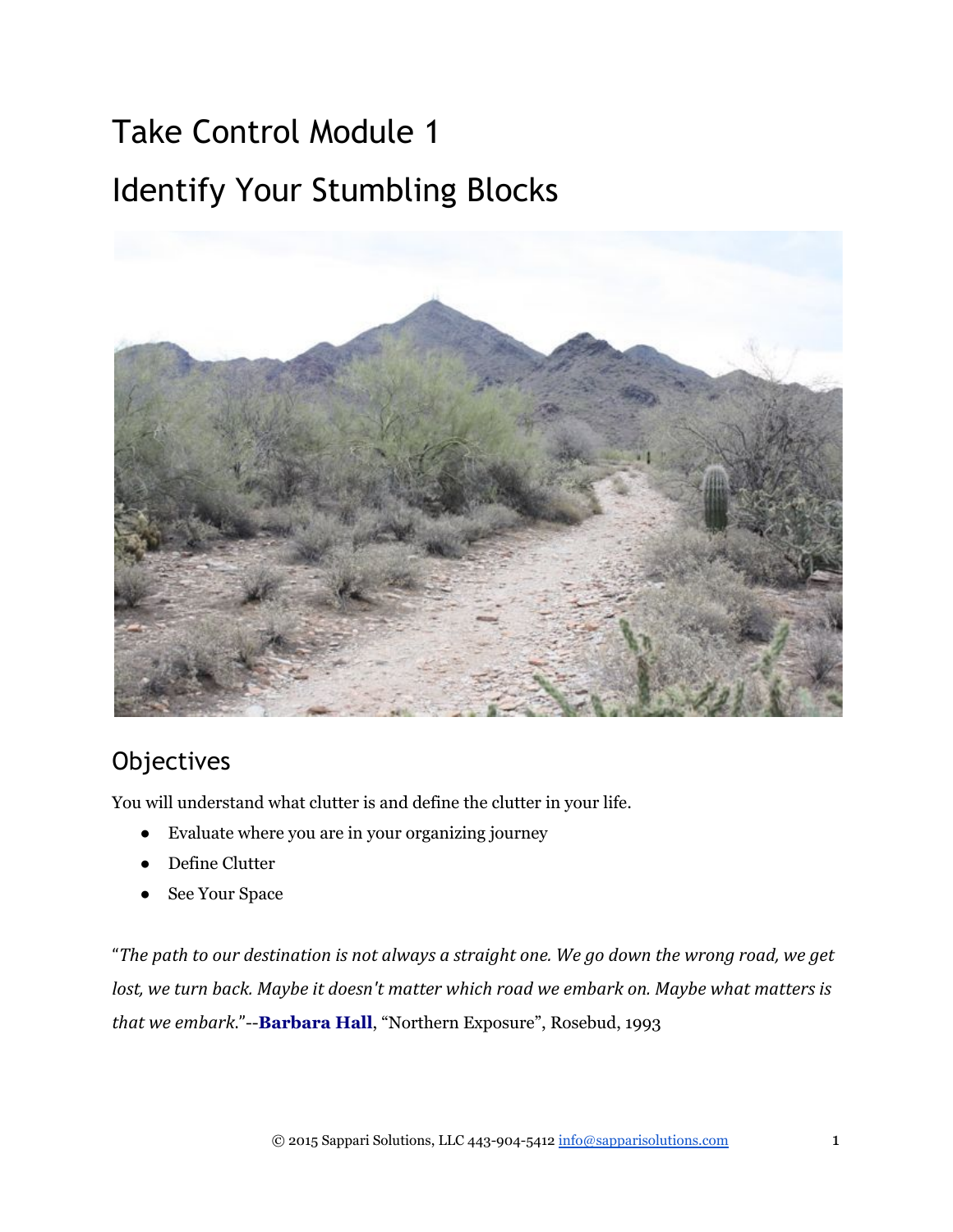# Instruction

#### **Evaluate Where You Are**

In order to understand where you would like to go with your project, we need to first understand where you are. We need to see what is working. First look for the positives. They are there, I know it. We need to recognize them and see what others we can add. As for the challenges, we need to identify where you are getting stuck. We also need to acknowledge your own unique life and its challenges. Although there is no 'one-size-fits-all system' of organization, there is a system we can apply to enable you to take control.

#### **Initial Questionnaire**

*You may complete this questionnaire online by [clicking](http://sapparisolutions.com/contact/initial-questionnaire-form-submission) here. Your answers will automatically be submitted to your organizer.*

What is going well? What about your home, family, and/or work life is working?

Whatever the positives are, list them here:

Do you have a weekly schedule?

How do you keep track? Calendar? Digital calendar? Planner? Notebook? Post-it notes? All of the above?

\_\_\_\_\_\_\_\_\_\_\_\_\_\_\_\_\_\_\_\_\_\_\_\_\_\_\_\_\_\_\_\_\_\_\_\_\_\_\_\_\_\_\_\_\_\_\_\_\_\_\_\_\_\_\_\_\_\_\_\_\_\_\_ \_\_\_\_\_\_\_\_\_\_\_\_\_\_\_\_\_\_\_\_\_\_\_\_\_\_\_\_\_\_\_\_\_\_\_\_\_\_\_\_\_\_\_\_\_\_\_\_\_\_\_\_\_\_\_\_\_\_\_\_\_\_\_

What is not working?

What has motivated you to make a change?

What do you think is causing the problems you mentioned above?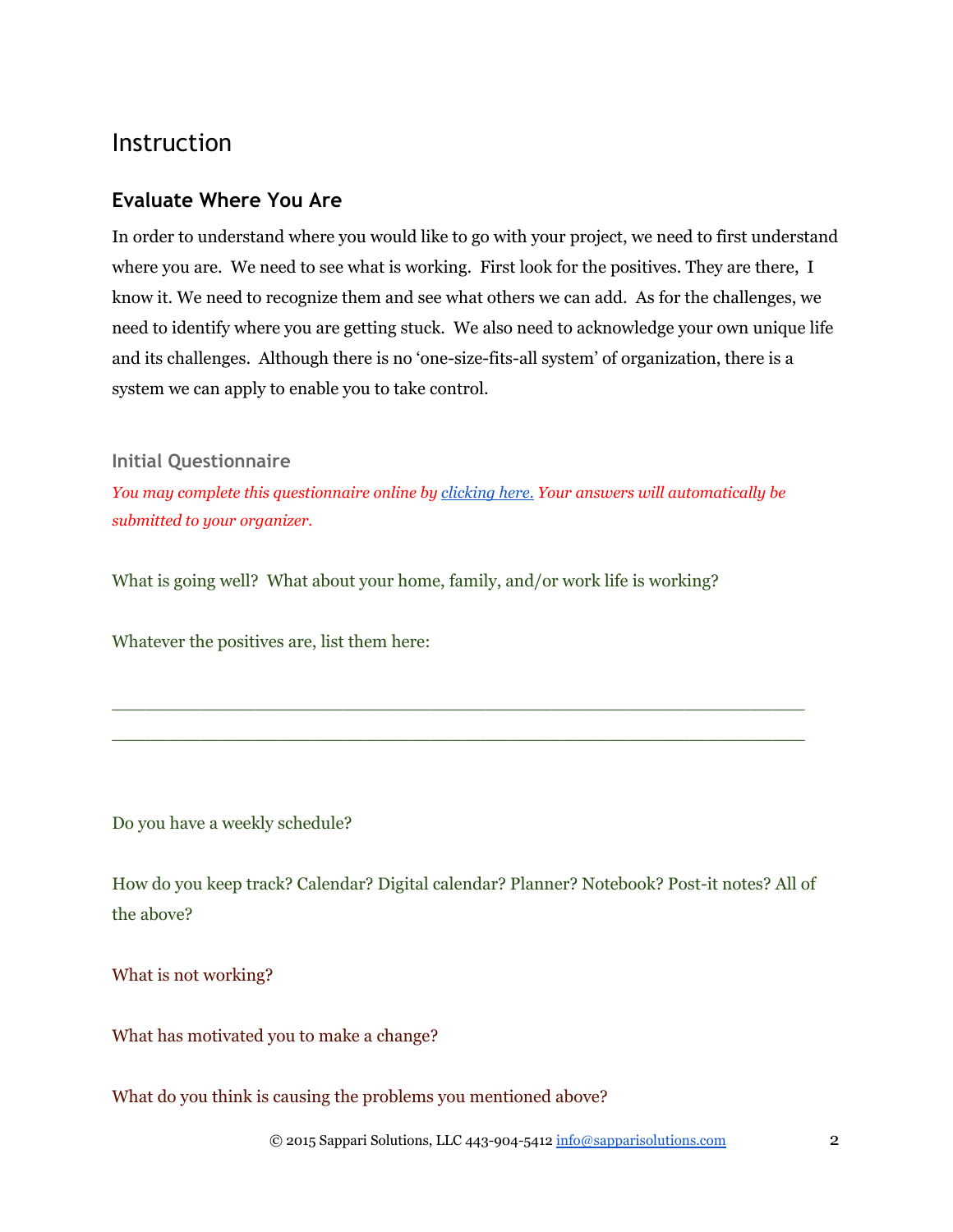#### Visualize your ideal home, office or day. What does it look like? How does it feel?

\_\_\_\_\_\_\_\_\_\_\_\_\_\_\_\_\_\_\_\_\_\_\_\_\_\_\_\_\_\_\_\_\_\_\_\_\_\_\_\_\_\_\_\_\_\_\_\_\_\_\_\_\_\_\_\_\_\_\_\_\_\_\_\_

*Share something about your space:*

Are you working on your home, your office or both?

Do you live in a house or an apartment?

Do you have a garage?

How many bedrooms are there?

Which rooms receive the most use?

Are there any rooms that you don't like to enter?

Is there anything else about this space that you feel is important and you would like to share?

*Think about your family.*

Are there family members with mismatched needs for order?

Does anyone in your family:

- Need order to be productive?
- Function well in a chaotic environment?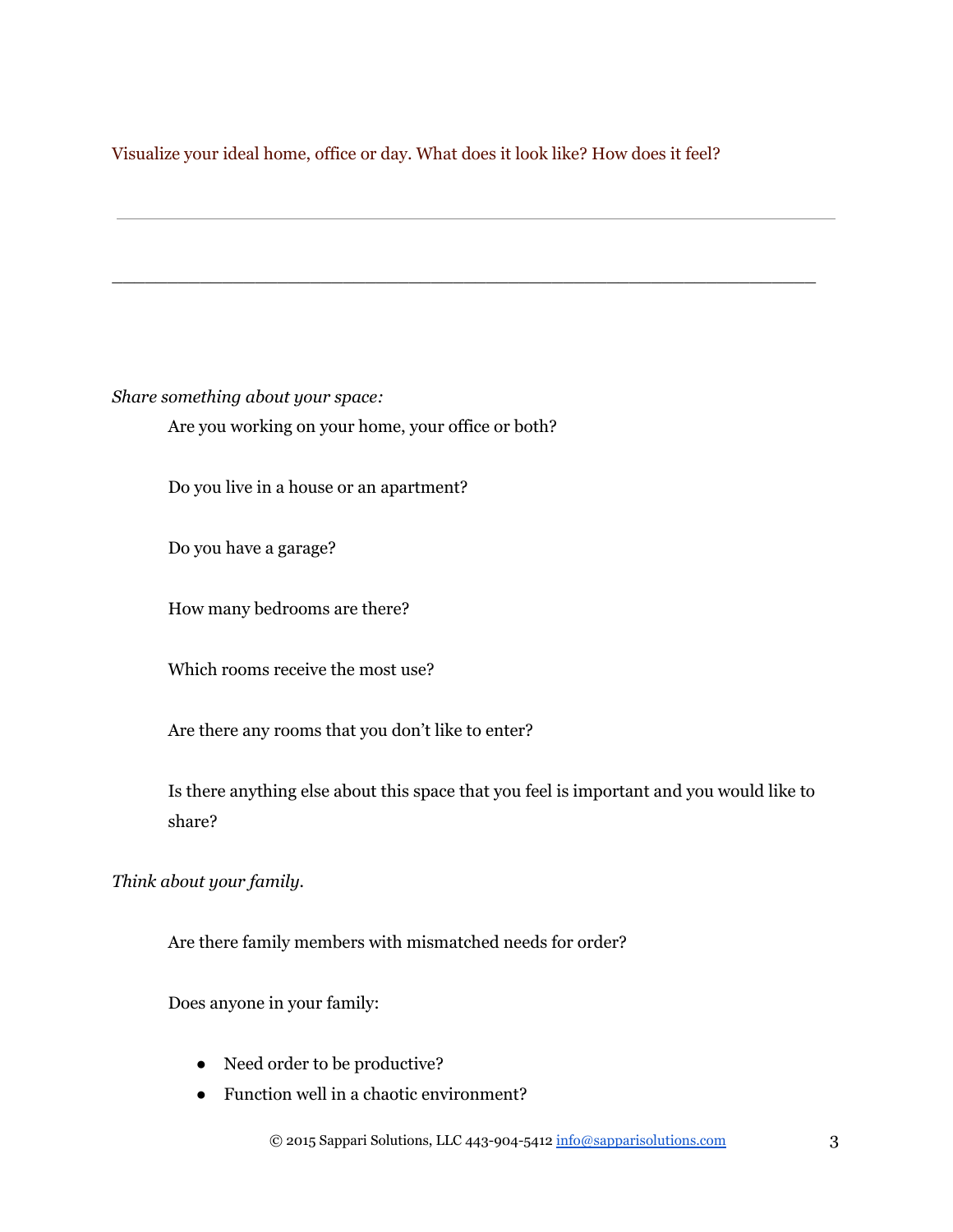- Try to create systems?
- Argue with other family members about organization?
- Hide their belongings?
- Not care about their belongings?
- Resist inviting friends over?
- Always invites friends over?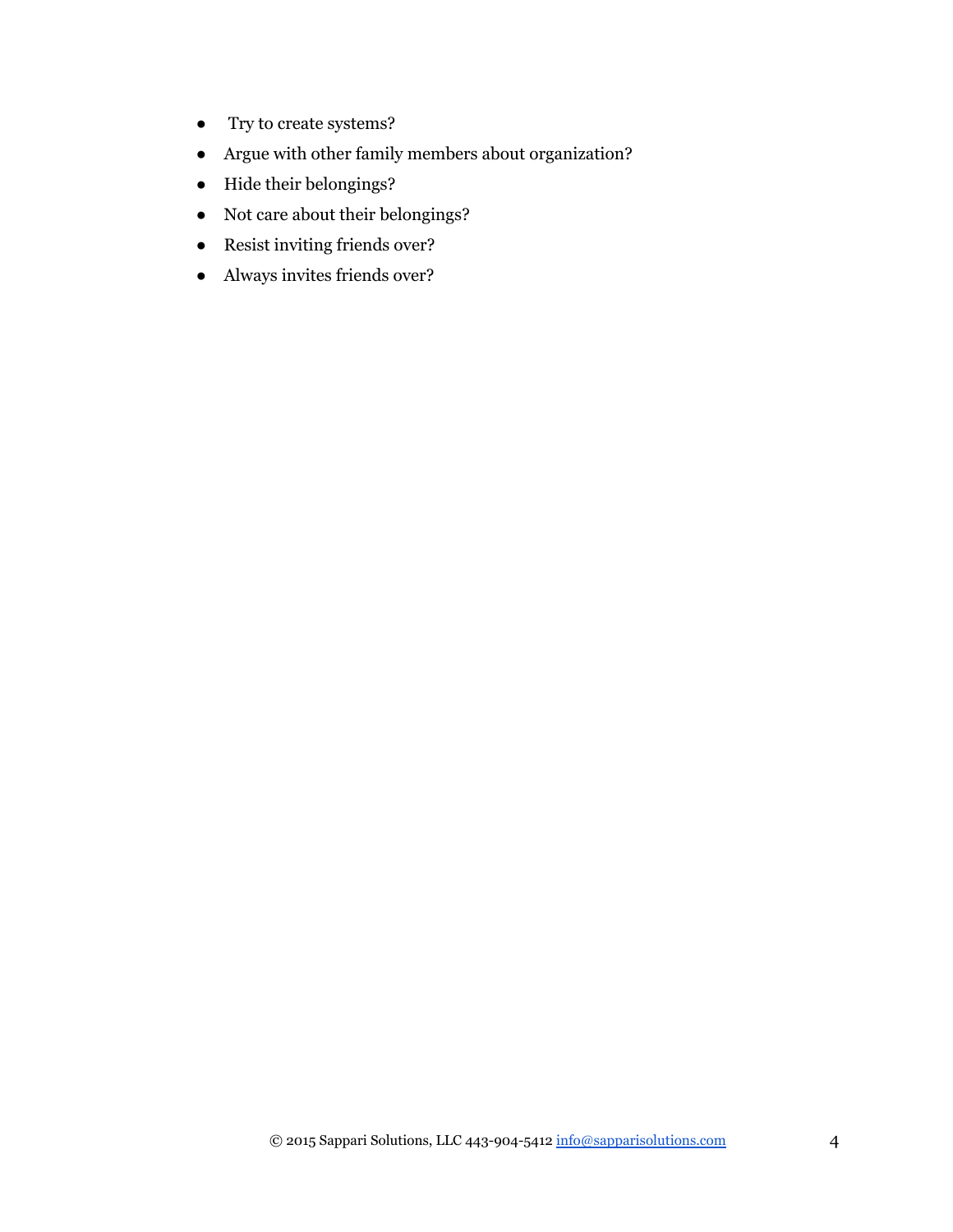

## **What is Clutter?**

It is important when you are trying to address any challenge that you know what that challenge is. So our next step is to define clutter and identify the clutter that is in our lives. What are your stumbling blocks?

You will discuss the answers with your organizer in your next meeting but use the space below to compile your thoughts

What is **Your Definition** of clutter?:

Oxford American Dictionary says…

- Collection of things laying about in an untidy mass
- · Mess, jumble, litter, heap, tangle, muddle, hodgepodge
- · Disorder, chaos, disarray, untidiness, confusion, rubbish, junk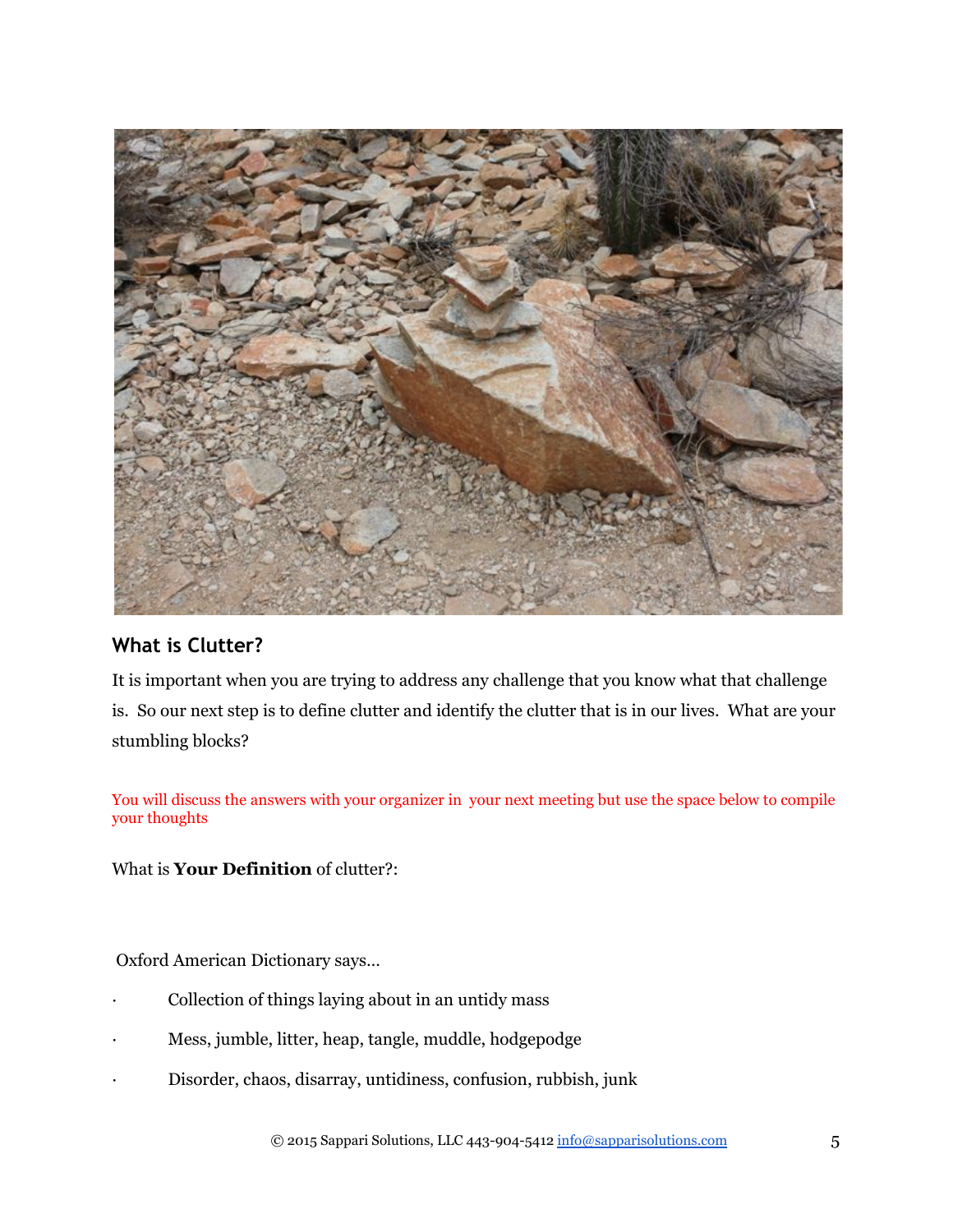How does clutter make you feel? Try listing as many words as you can.

The effects of clutter (check off the ones that you have experienced):

- ❏ Stress
- ❏ Feeling that what you have is not enough
- ❏ Inability to find what you are looking for
- ❏ Late for appointments
- ❏ Guilt over the state of your home or office
- ❏ Family Issues
- $\Box$

### **See Your Space**

Kathy Wadill, professional organizer and owner of <u>The Untangled Web</u>™ asks her clients to see their space with "The Eyes of a Stranger" $^{\text{TM}}$ . This means that you look at a space as if you are seeing it for the first time. Sometimes it helps to take a picture of the space. It is amazing how the camera can bring out things that our mind manages to ignore when we live in a space every day.

Your next task is to take 'before' photos of all the spaces you will be working on. Be sure to open cabinets and drawers.

**Tips on Taking Useful Before Photos**

- Use a digital camera with a good flash. If you have a smartphone, that can work.
- Take pictures in the middle of the day, with blinds open to let in as much light as possible.
- Stand in the doorway first and shoot the room as if you are walking into it. Pan the walls capturing at least 4 images. Then cross the room and shoot from the far corner.
- If you are shooting a smaller area, such as a desk, stand in front of the subject and shoot it straight on and then from each side.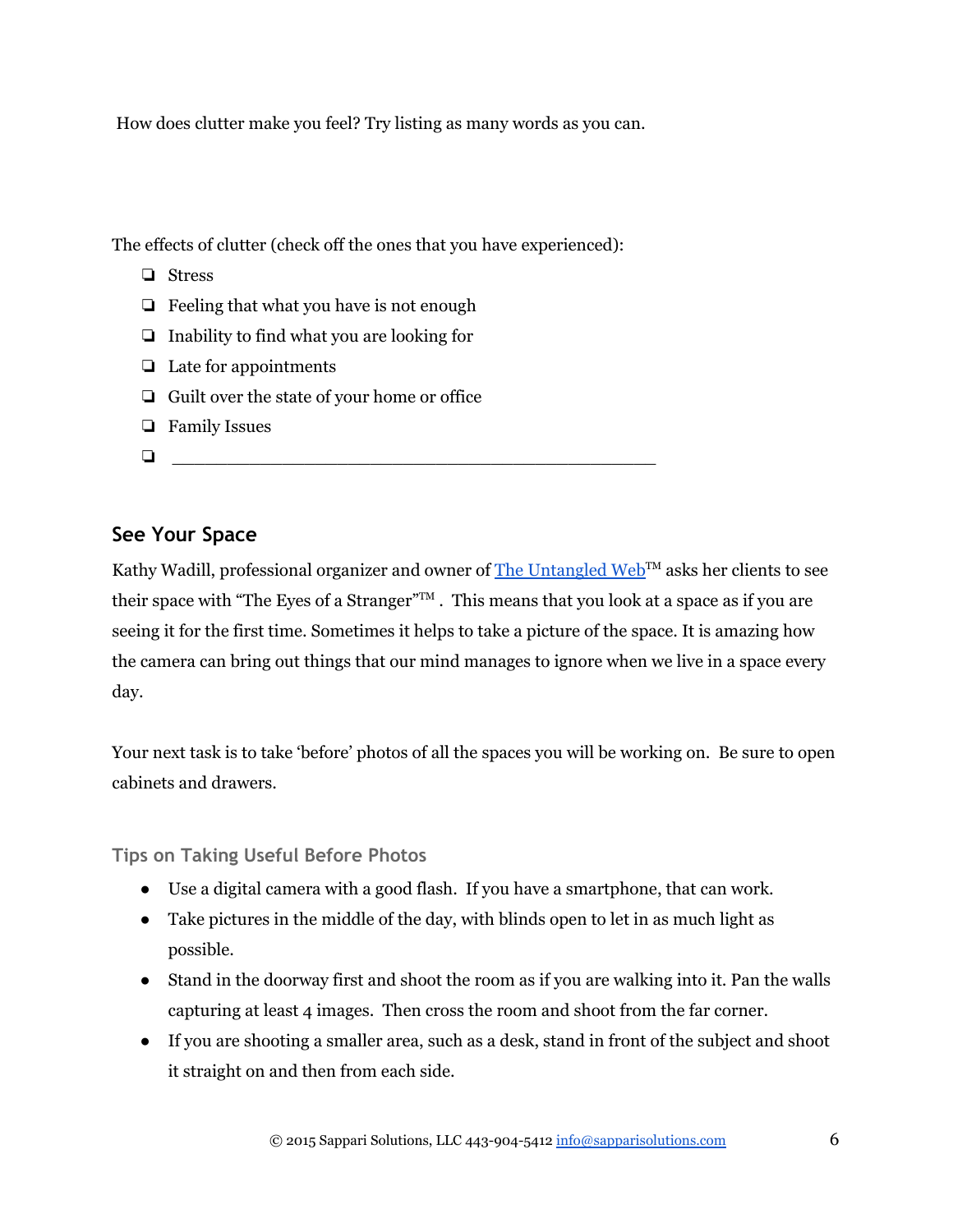• Don't touch or move anything before you take the first photo. You want to truly represent the beginning of the project.

#### **Three Kinds of Clutter**

Clutter is not just the physical stuff in your environment. It is also the time and mental stuff that tangles your day and your mind. Clutter may have value in a monetary sense. However, be careful! If an item does not bring YOU joy, or if you do not use it, then it is clutter. Not all clutter is broken or trash. We'll go over this further in future sections.

The chart below gives you space to list your clutter. You will see that it is divided into three sections:

**Physical/Tangible Clutter** is 'Stuff'. It is all the things, including digital things, that occupy your spaces. Anything and everything that enters your home outside of family, friends and pets, for example: mail, groceries, gifts, freebies, email, clothes, etc.

**Time Clutter.** This is where your time goes. Your commute to work, endless meetings, events you said 'yes' to when you really needed to say 'no', overcommitment items go here. Time clutter is a particularly difficult challenge these days, as we are pulled in more and more directions with the same or even more responsibilities at home. If you are not sure what to put down here, if you don't know if your activities are clutter, list them anyway and we will sort them out later.

**Mental/Spiritual Clutter**. These are the thoughts that clutter your mind. This kind of clutter includes stress, guilt, disagreements and more. What is your Mental/Spiritual clutter?

I have started the list below. Take time to strike out the items on the list that do not pertain to you and add the ones that do in the space below: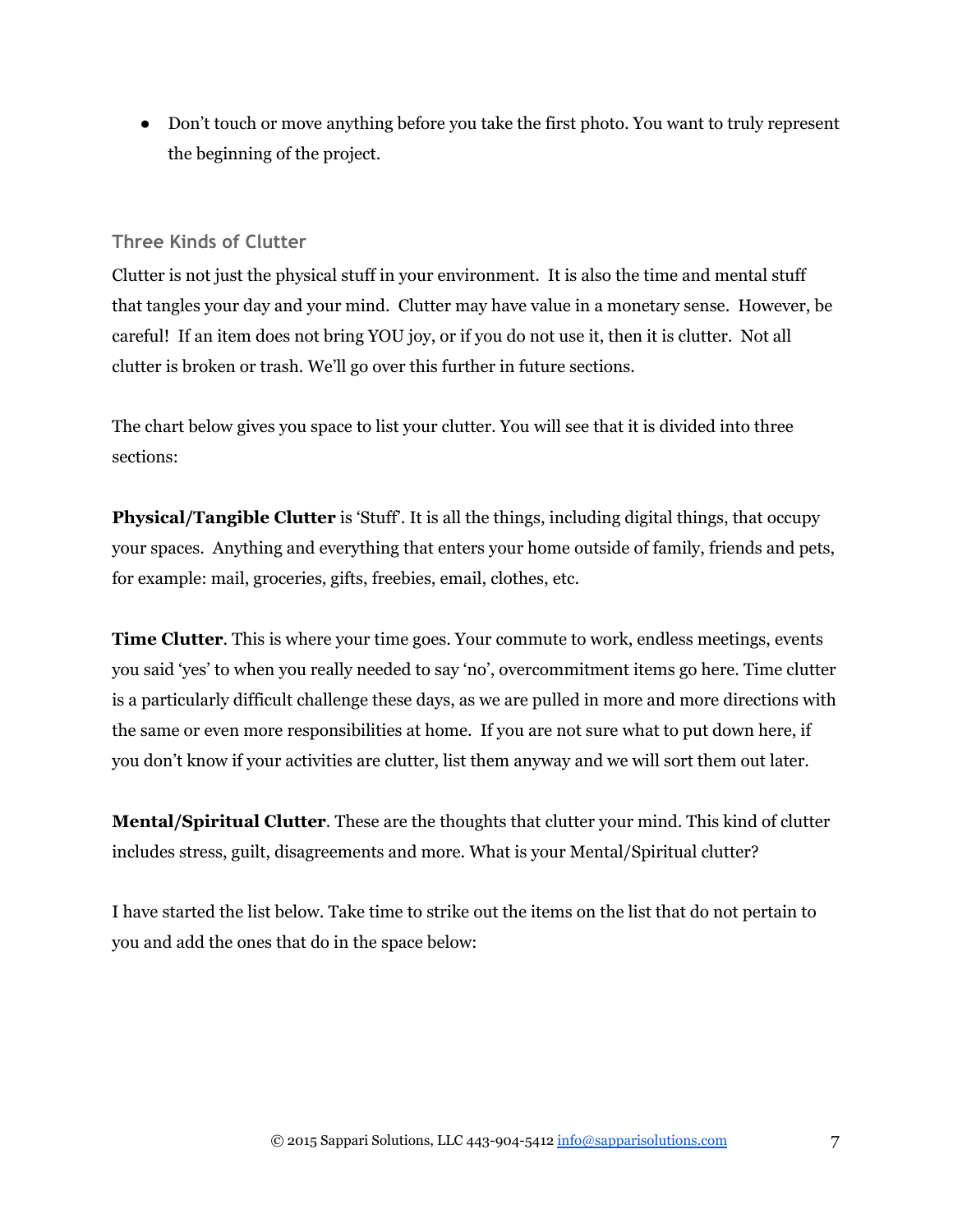### **Clutter Identification Chart**

| clothes<br>commute<br>$_{\mbox{stress}}$<br>books<br>guilt<br>meetings<br>emails<br>work<br>disagreements with family<br>should haves<br>community service<br>paper<br>house cleaning<br>the feeling you NEED<br>magazines<br>something. |  |
|------------------------------------------------------------------------------------------------------------------------------------------------------------------------------------------------------------------------------------------|--|